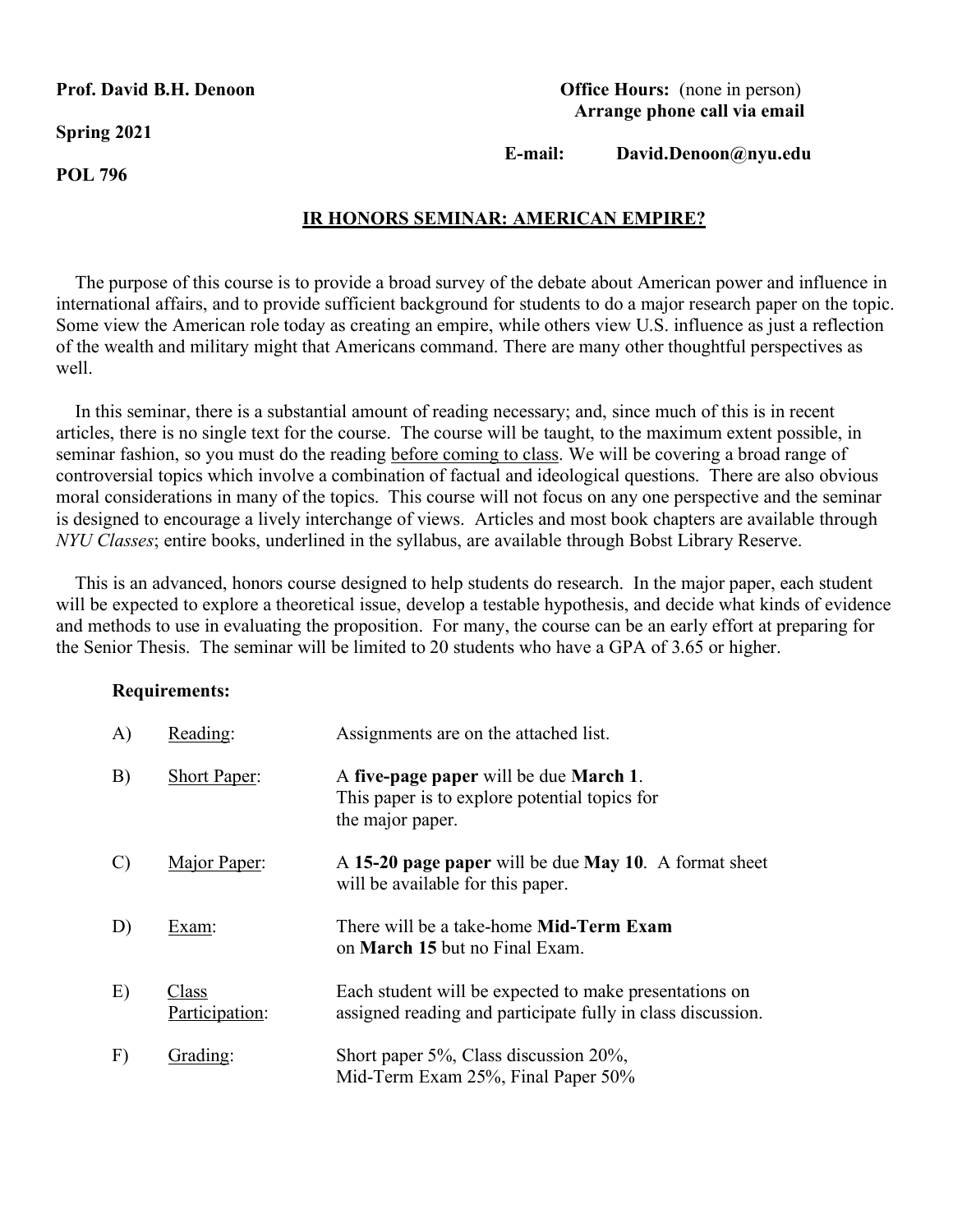# **Spring 2021 Prof. David B.H. Denoon**

### **IR HONORS SEMINAR: AMERICAN EMPIRE?**

## **What is an Empire?**

1. Different Types of Empires: **February 01**

| J. Fairbank | The Chinese World Order, 1-14                                                 |
|-------------|-------------------------------------------------------------------------------|
| N. Ferguson | Empire: The Rise & Demise of the British World Order, Chapts. 1,6, Conclusion |
| P. Kennedy  | The Rise and Fall of the Great Powers, Chapts. 1,2                            |
| H. James    | The Roman Predicament, 1-38                                                   |

### 2. U.S. Behavior as an Empire: **February 08**

| C. Krauthammer               | "The Unipolar Moment Revisited," National Interest, Winter 2002/03, 5-17<br>https://nationalinterest.org/article/the-unipolar-moment-revisited-391         |
|------------------------------|------------------------------------------------------------------------------------------------------------------------------------------------------------|
| N. Barma et al.              | "A World Without the West," National Interest, July/August 2007, 23-30<br>https://nationalinterest.org/article/report-and-retort-a-world-without-the-west- |
|                              | <u>1658</u>                                                                                                                                                |
| G. Allison                   | "The Myth of the Liberal Order," Foreign Affairs, July/August 2018, 124-133<br>https://www.foreignaffairs.com/articles/2018-06-14/myth-liberal-order       |
| E. Colby $\&$<br>A. Mitchell | "The Age of Great-Power Competition" Foreign Affairs, Jan/Feb 2020,<br>118-130                                                                             |

# 3. 1790-1865: U.S. Vulnerability to Other Empires:<br>February 15 President's Day: No Class. February 18 **February 15 President's Day: No Class. February 18 Thursday Make Up Class**

| D. Merrill and |                   | Major Problems in American Foreign Relations: Vol. 1 |
|----------------|-------------------|------------------------------------------------------|
| T. Paterson    | $(7th$ ed., 2010) |                                                      |
|                | Chapt. 3          | "The Great Debate of the 1790s"                      |
|                | Chapt. 6          | "The Monroe Doctrine"                                |
|                | Chapt. 8          | "Manifest Destiny"                                   |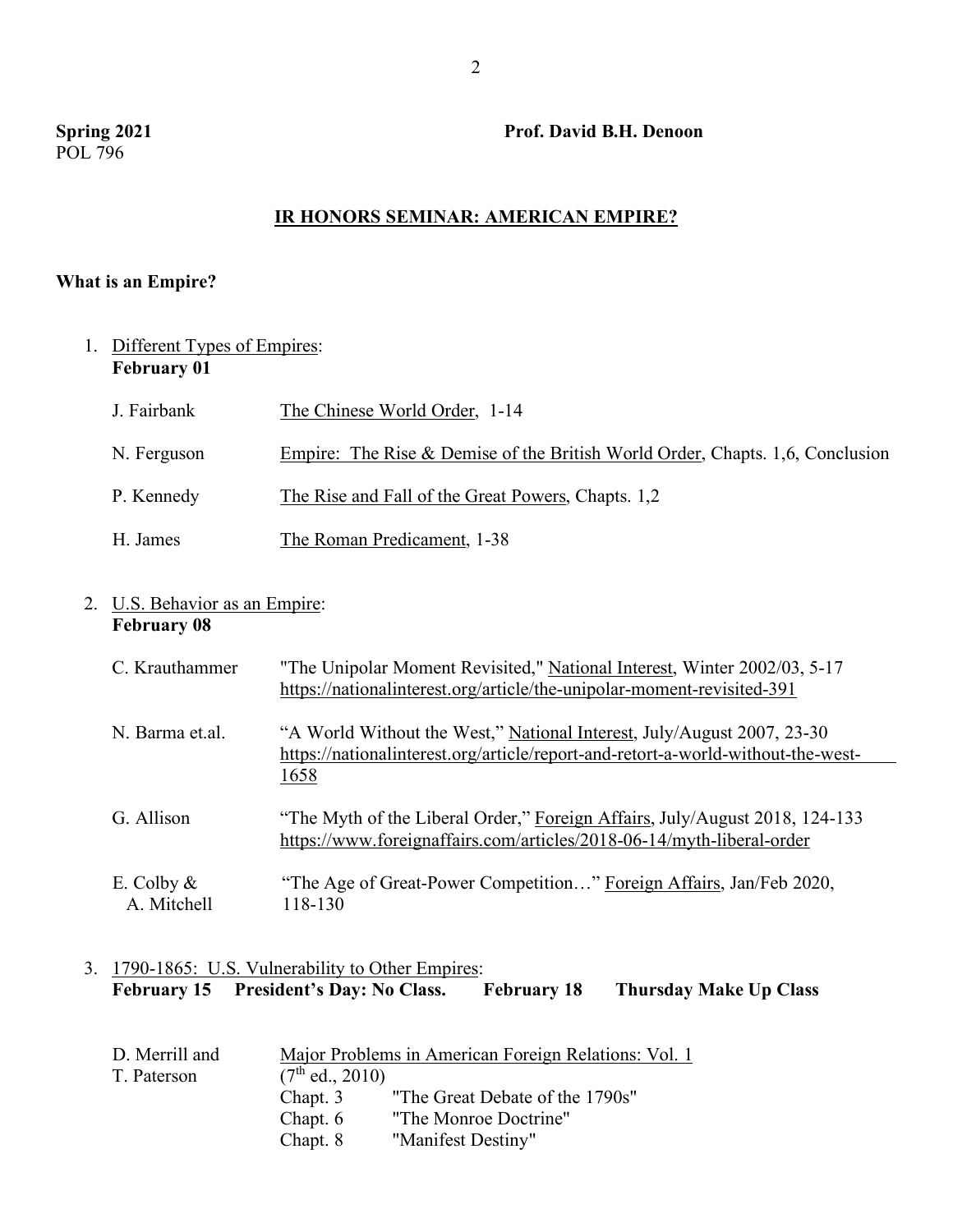# **Four Opportunities for Empire**: **What Changed After 1991**?

4. 1898:

5.

6.

**February 22**

| Merrill & Paterson        | Major Problems in American Foreign Relations: Vol. 1<br>"Becoming a World Power"<br>Chapt. 11<br>"The Spanish American War"<br>Chapt. 12<br>"The Open Door Policy to China"<br>Chapt. 13 |
|---------------------------|------------------------------------------------------------------------------------------------------------------------------------------------------------------------------------------|
| <u> 1919:</u><br>March 01 |                                                                                                                                                                                          |
| M. Macmillan              | Paris - 1919, Chapts. 1,2,30                                                                                                                                                             |
| Merrill & Paterson        | Major Problems in American Foreign Relations: Vol. 2 $(7th$ ed., 2010)<br>"W. Wilson & the League of Nations"<br>Chapt. 2<br>"The 1920s"<br>Chapt. 3                                     |
| 1945:<br>March 08         |                                                                                                                                                                                          |
| S. Hook & J. Spanier      | American Foreign Policy Since World War II, (19 <sup>th</sup> ed.) Chapts. 2,3                                                                                                           |

| G. Kennan | "The Sources of Soviet Conduct," Foreign Affairs, (The "X" Article), |
|-----------|----------------------------------------------------------------------|
|           | July 1947, Vol. XXV, No. 4                                           |
|           | https://www.foreignaffairs.com/articles/russian-federation/1947-07-  |
|           | 01/sources-soviet-conduct                                            |

# 7. Mid-Term Take Home Exam **March 15**

# 8. Post-1991: **March 22**

| S. Hook and J. Spanier | American Foreign Policy Since World War II, Chapts. 9-14                                                                             |
|------------------------|--------------------------------------------------------------------------------------------------------------------------------------|
| A. Bacevich            | American Empire, Chapts. 5,6                                                                                                         |
| P. Zelikow             | "The Transformation of National Security," National Interest,<br>Spring 2003, 17-28<br>https://www.jstor.org/stable/pdf/42895592.pdf |
| B. Milanovic           | "The Clash of Capitalisms," Foreign Affairs, Jan/Feb 2020,<br>$10 - 21$                                                              |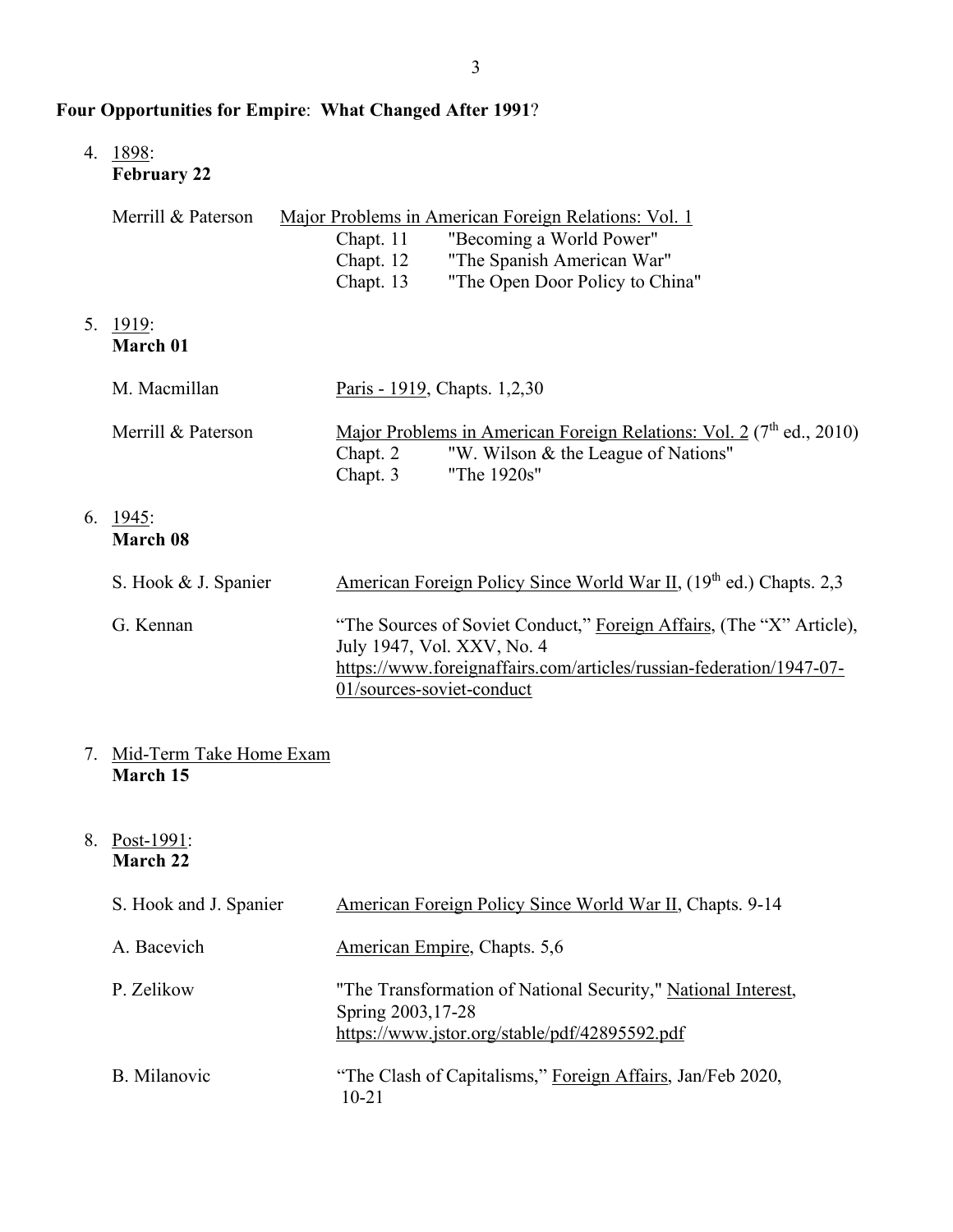# **American Dominance**?

#### 9. Cultural: **March 29**

| D. Denoon    | "Chapter 1: Alternative Views of Central Asia's Future" in D. Denoon ed.,<br>China, The US, and the Future of Central Asia<br>(New York & London: New York University Press, 2015) |
|--------------|------------------------------------------------------------------------------------------------------------------------------------------------------------------------------------|
| C.E. Zeigler | "International dimensions of electoral processes: Russia, the USA, and<br>the 2016 elections," International Politics Vol. 55, 2018, 557-574                                       |
| R. Niblett   | "Liberalism in Retreat," Foreign Affairs, Jan/Feb 2017<br>https://www.foreignaffairs.com/articles/2016-12-12/liberalism-retreat                                                    |

#### 10. Diplomatic: **April 05**

| Pew Research<br>Center     | "Global Publics Back U.S. on Fighting ISIS, but Are Critical of<br>Post-9/11 Torture," June 2015<br>http://www.pewresearch.org/wp-content/uploads/sites/2/2015/06/Balance-of-<br>Power-Report-FINAL-June-23-2015.pdf |
|----------------------------|----------------------------------------------------------------------------------------------------------------------------------------------------------------------------------------------------------------------|
| R. Solomon &<br>N. Quinney | American Negotiating Behavior (2010), Chapt. 2                                                                                                                                                                       |
| R. Sharma                  | "The Comeback Nation" Foreign Affairs, May / June 2020,<br>https:www.foreignaffairs.com/articles.united-states/2020-03-31/<br>comeback-nation                                                                        |

#### 11. Economic: **April 12**

| I.M.F.    | World Economic Outlook, October 2020                                                                                            |
|-----------|---------------------------------------------------------------------------------------------------------------------------------|
| D. Denoon | The Economic and Strategic Rise of China and India, Chapts. 1,5,6                                                               |
| R. Sharma | "The Broken BRICs," Foreign Affairs, Nov. / Dec. 2012<br>https://www.foreignaffairs.com/articles/brazil/2012-10-22/broken-brics |
| M. Pei    | "China's Coming Upheaval:" Foreign Affairs, May / June 2020,<br>pp. 82-95                                                       |